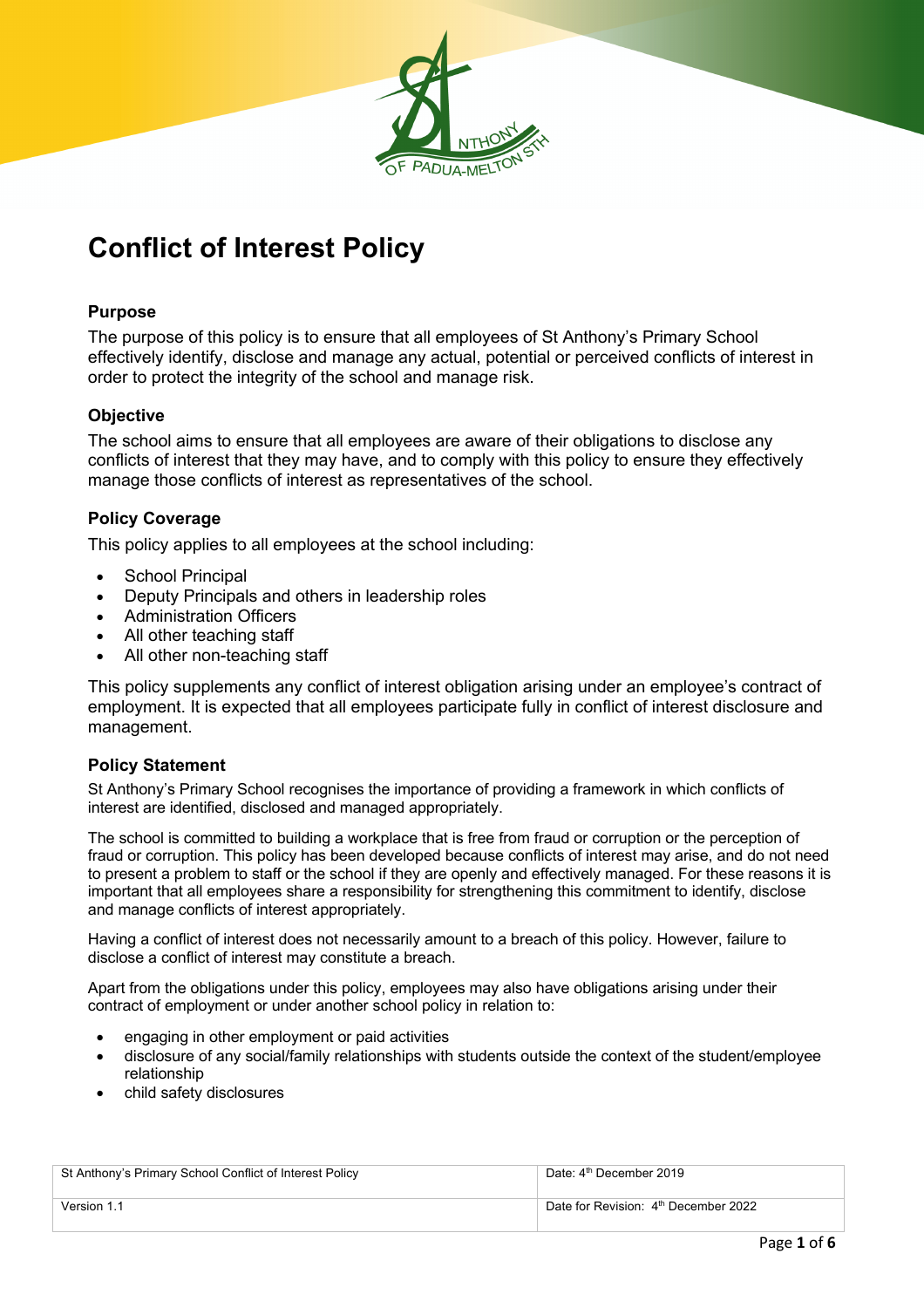

# **Definition of Conflict of Interest**

Conflict of interest arises where an employee's duty to the school is affected by a personal interest. In such cases, the line between personal and professional conduct may become blurred and interfere with an employee's capacity to perform their position.

Personal interests may be financial or non-financial, and may be held in relation to:

- family members
- close friends
- associates

Conflict of interest is commonly 'positive' (e.g. motivated by financial/personal gain) but can also be 'negative' (e.g. motivated by harm to another person).

It is worth bearing in mind that conflict of interest can arise without intent to 'cross the line' between professional and personal interest. In other words, conflict of interest can be not only actual, but also **potential** or **perceived**.

- A **potential** conflict of interest is one which is foreseeable from the circumstances, but has not yet become actual (for example, where a job applicant is related to a recruitment panel member, but the applications have not yet been processed).
- A **perceived** conflict of interest is one where the circumstances indicate to a reasonable person that an employee's duty to the school is affected, whether there is an actual conflict of interest or not (for example, a politics teacher may belong to a political party without that membership affecting their ability to grade student work, however, it may be perceived that such membership would affect their ability to impartially assess that work).

The fact that a staff member has a relationship (e.g. family, friendship) with someone connected with the school does not necessarily mean there is a conflict of interest. Whether a conflict of interest (actual, potential or perceived) exists depends on the circumstances. For example, a mother and daughter may both teach in different subject areas at the same secondary college and no conflict of interest arises. However, if the mother is the principal and the daughter is applying for a position at the school, a potential conflict of interest arises and the conflict should be disclosed and managed appropriately.

## *Typical conflict of interest situations*

There are many situations where a conflict of interest may arise in a school situation. Some of the more common situations are outlined below.

#### *Other employment/paid activities*

An employee undertaking other employment or paid activities may give rise to a potential/actual/perceived conflict of interest, particularly when the other work is related to work duties. Depending on the circumstances, an employee's ability to perform their work duties may be adversely affected by the other employment/activities.

Apart from ongoing obligations under this policy, an employee must meet certain conflict of interest obligations under their contract of employment. Namely, the employee must notify the principal in writing of the other employment/activities. The principal will then determine whether a potential/actual conflict of interest exists. All conflicts of interest are to be managed in the interests of the school.

| St Anthony's Primary School Conflict of Interest Policy | Date: 4 <sup>th</sup> December 2019              |
|---------------------------------------------------------|--------------------------------------------------|
|                                                         |                                                  |
|                                                         |                                                  |
| Version 1.1                                             | Date for Revision: 4 <sup>th</sup> December 2022 |
|                                                         |                                                  |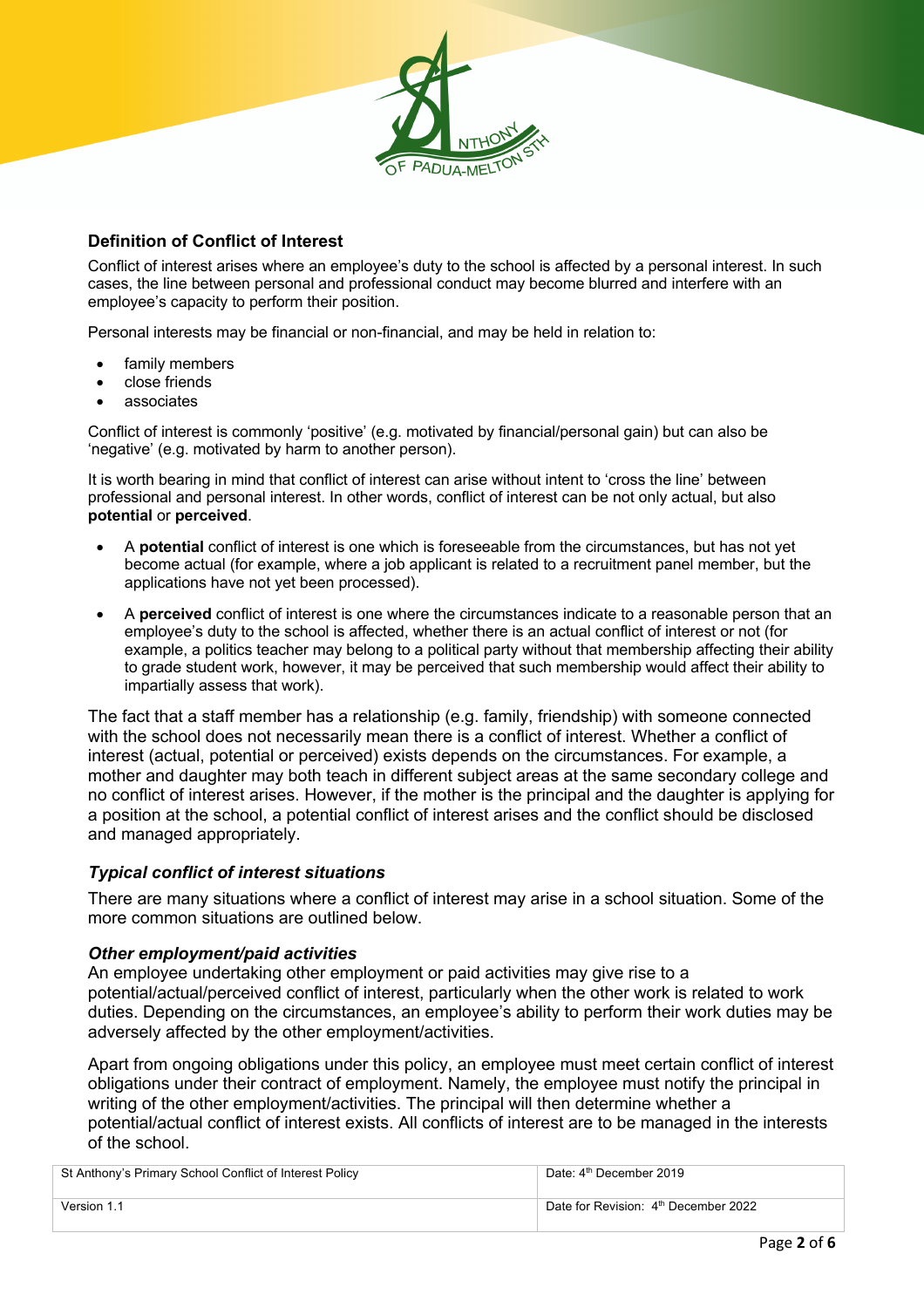# *Disposal of School assets*

The disposal of school assets has potential conflict of interest implications such as fraud or unofficial use of equipment.

School employees do not have priority access to surplus school assets. The school reserves the right to notify the public of any asset sales. Employees may make an offer post-notification.

#### *Accepting Gifts and Benefits*

It is a policy at this school that employees may accept 'token gifts' from external parties for work they have done, where the total value of the gift is under \$100.00. For example, a 'token gift' may be a bottle of wine or a moderately-sized food hamper.

Accepting gifts other than a 'token gift' or accepting gifts/benefits over the value of \$100.00 may be deemed a conflict of interest.

Note that this policy covers gifts/benefits from external parties. It does not preclude, for example, the school or collective staff providing a gift to a departing member of staff or the departing staff member accepting such a gift.

If it could be perceived that acceptance of a gift/benefit could constitute a potential conflict of interest, the employee should refuse the offer of the gift/benefit and declare the offer to the principal. Even if the value of the gift/benefit is under the nominated amount listed above, the Gift or Benefit Declaration Form should be completed in most circumstances. The reason for this is to ensure that gifts and benefits are appropriately disclosed and any perceived or real conflict of interest is managed appropriately.

The minimum requirement for employees when gifts/benefits, other than 'token gifts' or those of a nominal value below \$100.00, are offered are that employees:

- do not solicit gifts or benefits
- refuse all offers of gifts or benefits that could reasonably be perceived as undermining the integrity of the school or themselves
- inform the gift giver that 'thanks is enough' and the gift is thoughtful but not required in relation to their work or services
- refuse all offers of gifts or benefits from individuals or organisations about which they are likely to make decisions (e.g. tender processes, procurement or licensing or regulation)
- refuse all offers of money or items easily converted to money, such as shares
- refuse bribes and report bribery attempts to the principal
- seek advice from the principal if unsure how to respond to an offer of a gift or benefit of more than a nominal value.

#### *Procuring Goods and Services*

A potential or perceived conflict of interest may exist when a contractor used at the school is also engaged by an employee for private work. In some situations, a contractor may offer or provide private work at a discounted rate to ensure they remain in good favour for future contracts. This may mean that an employee receives a private benefit which could become a potential conflict of interest if they are also involved in decisions for the procurement of goods or services for the school.

| St Anthony's Primary School Conflict of Interest Policy | Date: 4 <sup>th</sup> December 2019              |
|---------------------------------------------------------|--------------------------------------------------|
| Version 1.1                                             | Date for Revision: 4 <sup>th</sup> December 2022 |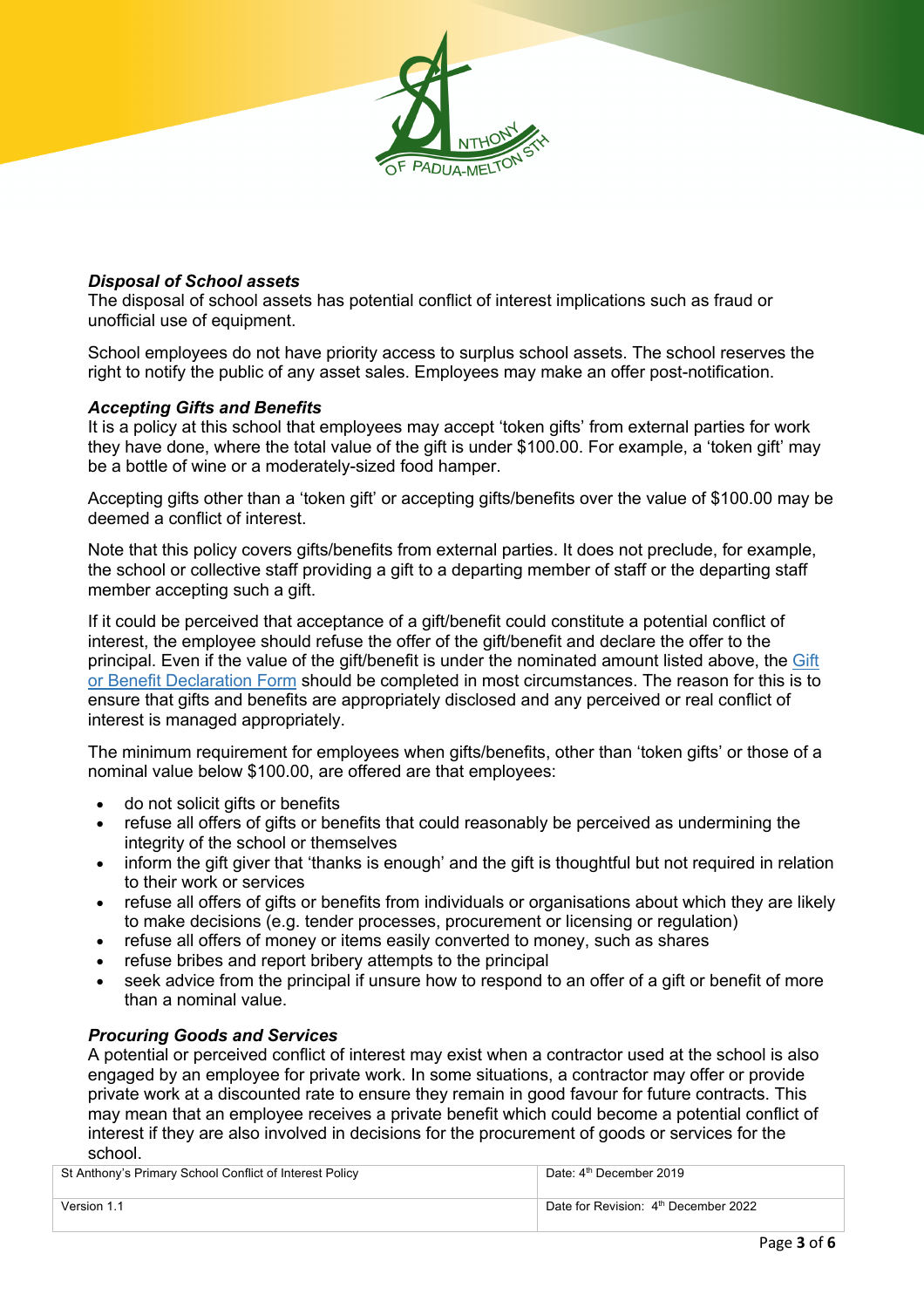

If it could be perceived that the contractor's work performed for the employee in their private capacity is a conflict of interest then the employee should ensure that the private work is charged at standard and published rates. Furthermore, the employee should declare the engagement of the contractor for private work and/or any relationship with the contractor prior to any future awarding of contracts for the procurement of goods or services for the School.

To avoid a potential or perceived conflict of interest for the procuring of goods and services it is recommended that procurement decisions are made by a panel rather than one person.

## *Staff Recruitment*

A conflict of interest exists in the recruitment of a person with whom an employee has a current or past professional/personal relationship or in whose recruitment they have a vested interest.

Where an employee is part of a recruitment panel and becomes aware of such a relationship to a job applicant, they should declare the conflict of interest to the principal. The principal will then determine a conflict of interest management plan (see below 'Managing a conflict of interest') in consultation with the employee, for example the employee may remove himself/herself from the recruitment panel.

## **Identification and Disclosure of Conflict of Interest**

All employees have a continuing responsibility for identifying, declaring and managing any potential or perceived conflict of interest that applies to them.

Where an employee suspects that they may have a potential/perceived/actual conflict of interest, the employee needs to discuss any conflict of interest with the principal and provide the principal with a completed Conflict of Interest Declaration form. Employees should provide all information on the reporting form relevant to the identified conflict of interest in order to allow the principal to fully assess whether a conflict of interest in fact exists.

There may be circumstances in which a potential/actual/perceived conflict of interest involves the principal. In such a situation, the principal or another employee should discuss the matter directly with the employer.

#### **Managing Conflict of Interest**

If the principal determines there is a potential/perceived/actual conflict of interest, the principal will prepare and propose a conflict of interest management plan. The employee has a responsibility to discuss any proposed conflict of interest management plan with the principal.

The principal will consider any input the employee may have in relation to the proposed management plan, however the employee is obliged to follow any conflict of interest management plan decided upon by the principal.

There may be circumstances in which a potential/actual/perceived conflict of interest involves the principal. In such a situation, the principal will work with the employer to develop the conflict of interest management plan.

| St Anthony's Primary School Conflict of Interest Policy | Date: 4 <sup>th</sup> December 2019              |
|---------------------------------------------------------|--------------------------------------------------|
| Version 1.1                                             | Date for Revision: 4 <sup>th</sup> December 2022 |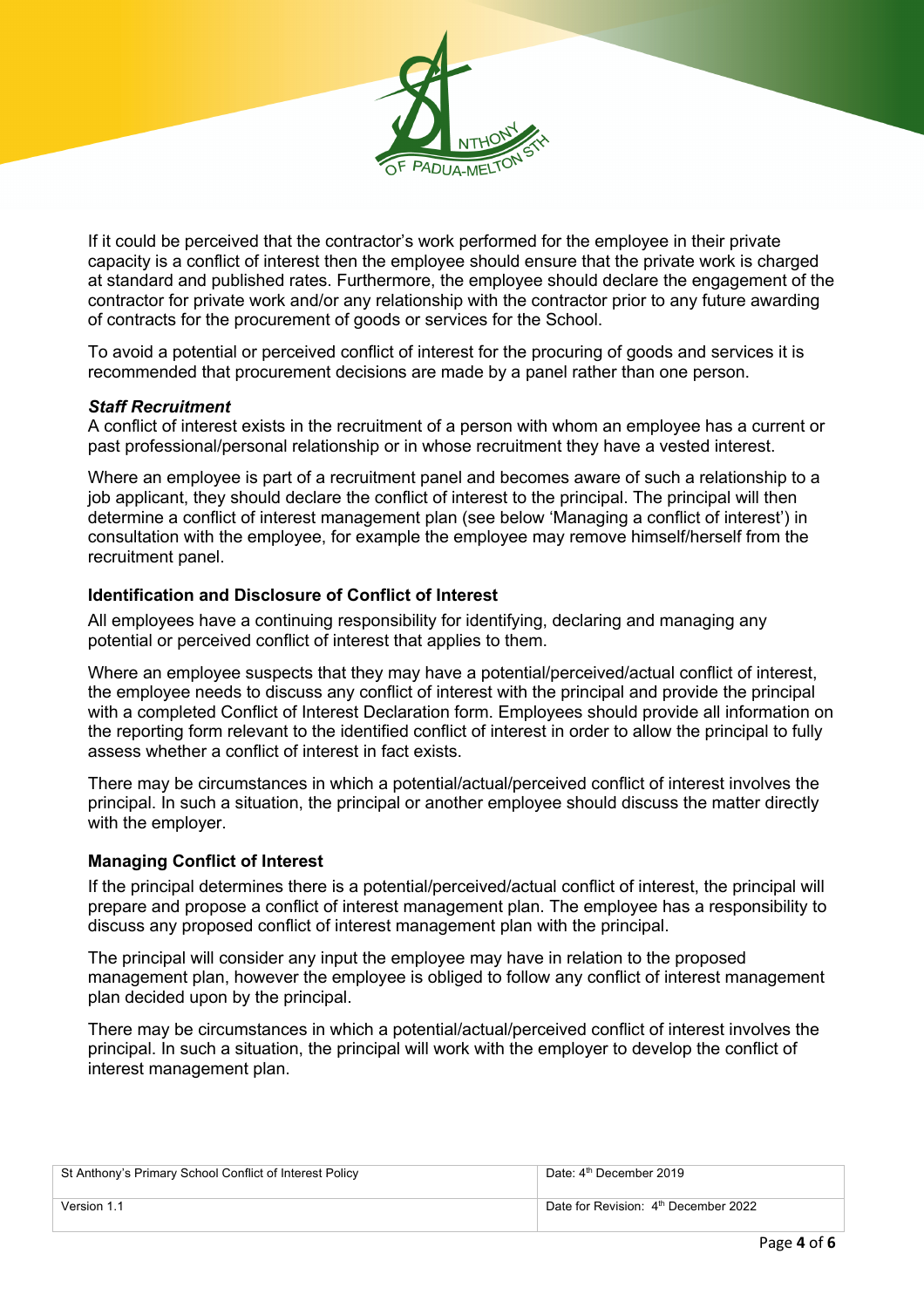

Conflict of interest management plans will ensure conflicts are managed and resolved based on the following strategies:

| <b>Record and</b><br>disclose | Ensure all information surrounding the conflict of interest has been disclosed and<br>documented appropriately.                                                                                                                                                                                                                                                  |
|-------------------------------|------------------------------------------------------------------------------------------------------------------------------------------------------------------------------------------------------------------------------------------------------------------------------------------------------------------------------------------------------------------|
| <b>Restrict</b>               | Restrictions are placed on the employee's involvement in the matter or the scope<br>of the work is reformulated or there is a restriction on access to certain<br>information.                                                                                                                                                                                   |
| <b>Recruit and</b><br>monitor | A non-conflicted third party is used to oversee part or all of the process that<br>deals with the matter.                                                                                                                                                                                                                                                        |
| <b>Remove</b>                 | The employee removes themselves, or is removed, from the matter. For<br>example, in a situation in which a job applicant is related to a member of the<br>recruitment panel for that position, a conflict of interest management plan might<br>be for that panel member to step down from their position during the selection<br>process for that position only. |
| <b>Relinguish</b>             | The employee relinquishes the private interest that is creating the conflict.<br>Where relinguishing the interest is not possible (e.g. relationship with family) and<br>the conflict cannot be managed using one of the other options above, the<br>employee may consider removing themselves from the process.                                                 |

Conflict of interest management plans included in the Conflict of Interest Declaration form should be reviewed regularly to ensure they remain effective.

## **Consequences of Breaching this Policy**

Conflicts of interest are not in themselves unethical or contrary to this policy. However, if an employee fails

to identify (or, where required, manage/monitor) any actual/perceived/potential conflict of interest, this may result in disciplinary action or, depending on the seriousness of the circumstances, termination of employment.

Employees need to also be aware of the various school policies, guidelines and codes of conduct referred to in this policy which are relevant to conflicts of interest.

## **Conflict of Interest Checklist for Employees**

- 1. Complete the Conflict of Interest Declaration form or the Gift/Benefit Declaration form available from Principal.
- 2. Discuss circumstances of the conflict of interest situation with the principal or employer.
- 3. Follow the conflict of interest management plan decided upon by the principal or employer.
- 4. Monitor the conflict of interest situation on an ongoing basis, informing the principal or employer of any change to circumstances of the conflict of interest situation.

| St Anthony's Primary School Conflict of Interest Policy | Date: 4 <sup>th</sup> December 2019              |
|---------------------------------------------------------|--------------------------------------------------|
| Version 1.1                                             | Date for Revision: 4 <sup>th</sup> December 2022 |